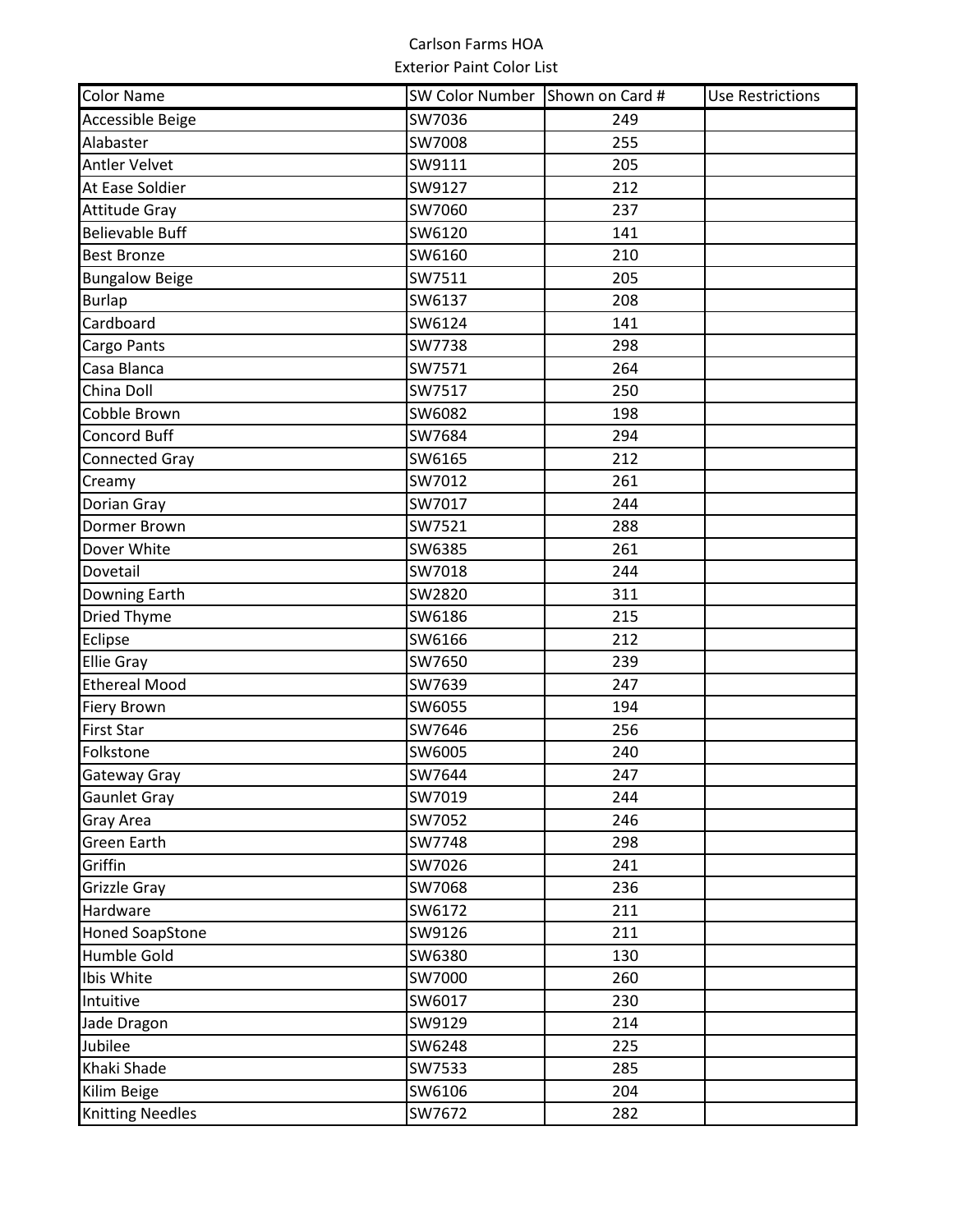| Latte                    | SW6108 | 204 |  |
|--------------------------|--------|-----|--|
| <b>Maison Blanche</b>    | SW7008 | 288 |  |
| <b>Manor House</b>       | SW7505 | 240 |  |
| Mediterranean            | SW7617 | 281 |  |
| Moderate White           | SW6140 | 266 |  |
| Modern Gray              | SW7632 | 283 |  |
| <b>Mountain Road</b>     | SW7743 | 247 |  |
| Napery                   | SW6386 | 139 |  |
| <b>Natural Choice</b>    | SW7011 | 254 |  |
| Navajo White             | SW6126 | 264 |  |
| <b>Neutral Ground</b>    | Sw7568 | 261 |  |
| Nuthatch                 | SW6088 | 197 |  |
| On the Rocks             | SW7671 | 255 |  |
| Otter                    | SW6041 | 232 |  |
| Patience                 | SW7555 | 261 |  |
| <b>Pewter Cast</b>       | SW7673 | 282 |  |
| Pier                     | SW7545 | 277 |  |
| <b>Polished Concrete</b> | SW9167 | 240 |  |
| Poolhouse                | SW7603 | 280 |  |
| Portabello               | SW6102 | 201 |  |
| Portico                  | SW7548 | 284 |  |
| Ramie                    | SW6156 | 210 |  |
| Rare Gray                | SW6199 | 216 |  |
| <b>Realist Beige</b>     | SW6078 | 198 |  |
| <b>Resort Tan</b>        | SW7550 | 284 |  |
| <b>Restrained Gold</b>   | SW6129 | 140 |  |
| <b>Rice Grain</b>        | SW6155 | 210 |  |
| <b>Sand Dollar</b>       | SW6099 | 201 |  |
| Sands of Time            | SW6101 | 201 |  |
| <b>Sandy Ridge</b>       | SW7535 | 284 |  |
| Sedate Gray              | SW6169 | 211 |  |
| <b>Slate Tile</b>        | SW7624 | 233 |  |
| Snowbound                | SW7004 | 256 |  |
| Snowfall                 | SW6000 | 273 |  |
| Softer Tan               | SW6141 | 206 |  |
| <b>Sticks and Stones</b> | SW7503 | 283 |  |
| <b>Stone Lion</b>        | SW7507 | 248 |  |
| <b>Storm Cloud</b>       | SW6249 | 225 |  |
| Summit Gray              | SW7669 | 282 |  |
| <b>Taupe Tone</b>        | SW7633 | 248 |  |
| <b>Tavern Taupe</b>      | SW7508 | 248 |  |
| <b>Techno Gray</b>       | SW6170 | 211 |  |
| <b>Threshold Taupe</b>   | SW7501 | 250 |  |
| Tiki Hut                 | SW7509 | 250 |  |
| <b>Toque White</b>       | SW7003 | 256 |  |
| <b>Tree Branch</b>       | SW7525 | 288 |  |
| <b>Uber Umber</b>        | SW9107 | 203 |  |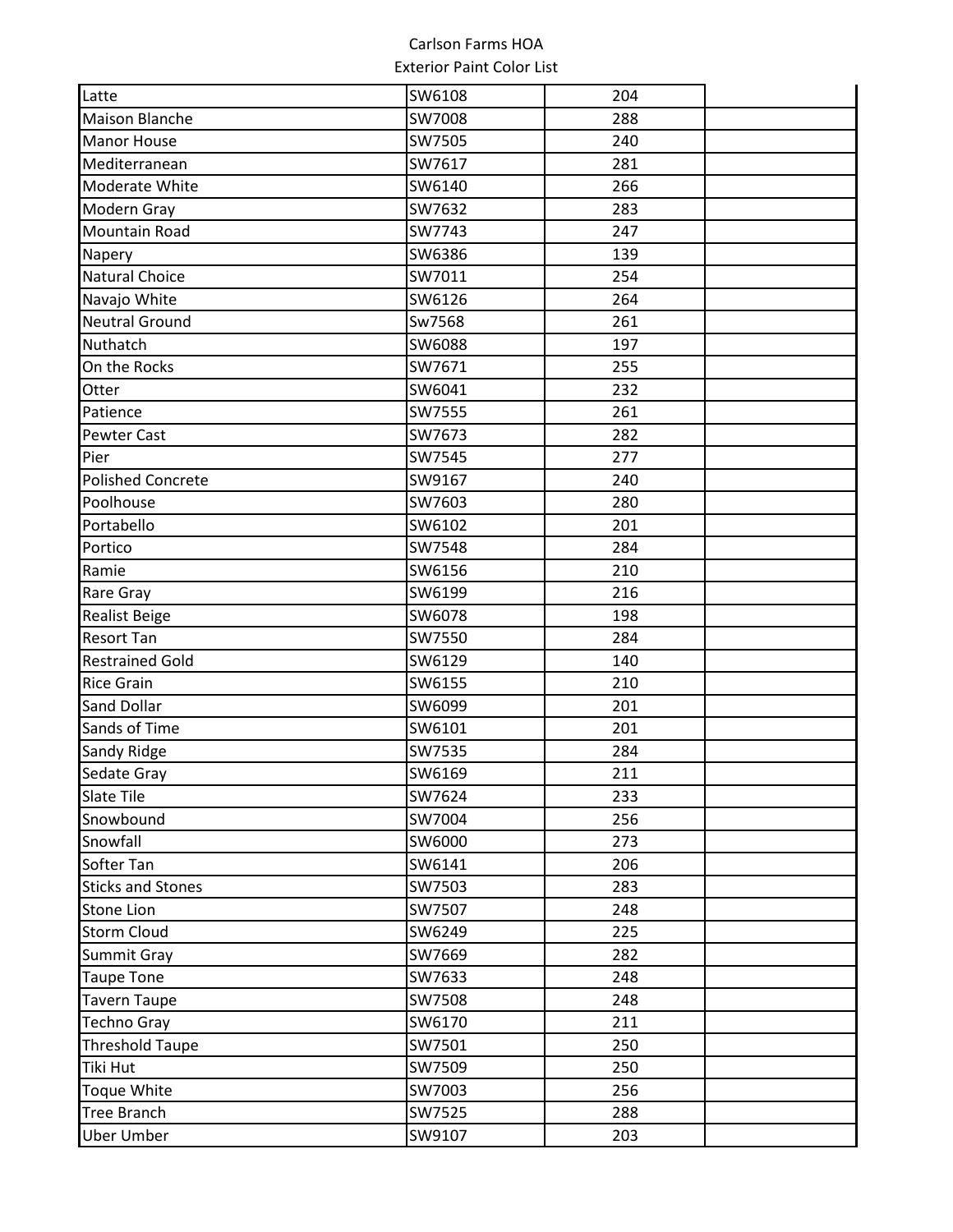| Universal Khaki              | SW6150 | 207 |                     |
|------------------------------|--------|-----|---------------------|
| Urbane Bronze                | SW7048 | 245 |                     |
| <b>Virtual Taupe</b>         | SW7039 | 249 |                     |
| Whitetail                    | SW7103 | 261 |                     |
| Whole Wheat                  | SW6121 | 141 |                     |
| Windfresh White              | SW7628 | 259 |                     |
| <b>Wool Skein</b>            | SW6148 | 207 |                     |
| <b>Worldly Gray</b>          | SW7043 | 245 |                     |
| Antique White                | SW6119 | 263 | Trim or Accent Only |
| <b>Arresting Auburn</b>      | SW6034 | 192 | Trim or Accent only |
| <b>Bitter Chocolate</b>      | SW6013 | 231 | Trim or Accent only |
| <b>Black Magic</b>           | SW6991 | 251 | Trim or Accent only |
| Brandywine                   | SW7710 | 287 | Trim or accent Only |
| <b>Brick Paver</b>           | SW7599 | 119 | Trim or Accent only |
| Cavern Clay                  | SW7701 | 290 | Trim or Accent Only |
| City Loft                    | SW7631 | 259 | Trim or Accent Only |
| Cordovan                     | SW6027 | 191 | trim or accent only |
| CyberSpace                   | SW7076 | 235 | Trim or accent Only |
| Darkroom                     | SW7083 | 227 | Trim or Accent only |
| Divine White                 | SW6105 | 266 | trim or accent only |
| Edamame                      | SW7729 | 297 | Trim or Accent Only |
| <b>Extra White</b>           | SW7006 | 257 | Trim or Accent Only |
| <b>Fired Brick</b>           | SW6335 | 115 | Trim or Accent Only |
| Foothills                    | SW7514 | 248 | Trim or Accent only |
| Forestwood                   | SW7730 | 278 | Trim or Accent only |
| Grecian Ivory                | SW7541 | 247 | trim or accent only |
| Greenblack                   | SW6994 | 251 | Trim or Accent Only |
| <b>High Reflective White</b> | SW7757 | 256 | Trim or Accent only |
| Marooned                     | SW6020 | 230 | Trim or Accent Only |
| Nacre                        | SW6154 | 263 | trim or accent only |
| Naval                        | SW6244 | 253 | Trim or Accent Only |
| Pearly White                 | SW7009 | 254 | Trim or Accent Only |
| Peppercorn                   | SW7674 | 236 | Trim or Accent Only |
| Pewter Green                 | SW6208 | 217 | Trim or Accent Only |
| Polar Bear                   | SW7564 | 263 | Trim or Accent only |
| Porpoise                     | SW7047 | 245 | Trim or Accent only |
| Protégé Bronze               | SW6153 | 207 | Trim or Accent Only |
| Pure White                   | SW7005 | 255 | Trim or Accent Only |
| Raisin                       | SW7630 | 252 | Trim or Accent Only |
| <b>Red Barn</b>              | SW7591 | 275 | Trim or Accent Only |
| <b>Red Theatre</b>           | SW7584 | 276 | Trim or Accent Only |
| Roycroft Copper Red          | SW2839 | 313 | Trim or accent only |
| <b>Rustic Red</b>            | SW7593 | 275 | Trim or Accent Only |
| Salute                       | SW7582 | 275 | Trim or Accent Only |
| Seaworthy                    | SW7620 | 279 | Trim or Accent Only |
| Sierra Redwood               | SW7598 | 125 | Trim or Accent Only |
| Sommelier                    | SW7595 | 276 | Trim or Accent Only |